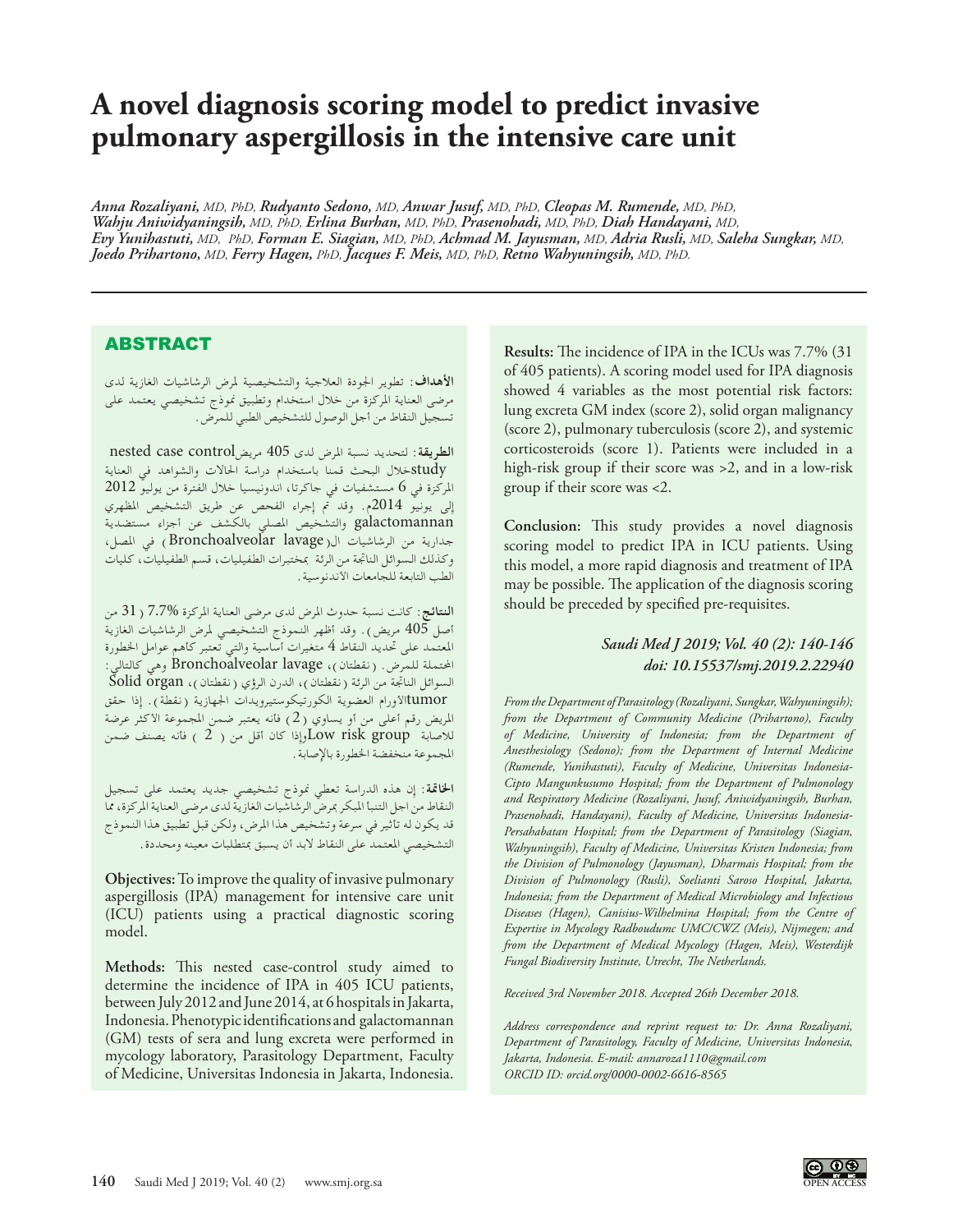Invasive pulmonary aspergillosis (IPA) is a spectrum<br>of invasive infection due to *Aspergillus* that may be<br>life threatening in immunodeficient patients <sup>12</sup> It is nvasive pulmonary aspergillosis (IPA) is a spectrum life-threatening in immunodeficient patients.<sup>1,[2](#page-5-1)</sup> It is usually preceded by colonization of the airways with *Aspergillus* conidia.[3](#page-5-2) Prolonged neutropenia, hematooncological malignancy, bone marrow and solid organ transplant have been reported as IPA risk factors.<sup>[4,](#page-5-3)5</sup> The emergence of other risk factors in critically ill intensive care unit (ICU) patients such as systemic corticosteroid therapy, as well as chronic obstructive pulmonary disease (COPD), influenza, liver cirrhosis, and diabetes might contribute to the raised incidence of IPA.<sup>[6](#page-5-5),[7](#page-5-6)</sup>

The incidence of IPA varies, depending on patient population and local epidemiology.[8](#page-5-7),[9](#page-5-8) In the ICUs of several European countries, the incidence rate has been reported to be between 0.3-6.9%.<sup>2[,10](#page-5-9)</sup> Diagnosis of IPA is considered difficult because of the atypical clinical symptoms, and the results of routine laboratory tests and radiological features of IPA are difficult to distinguish from other diseases.<sup>[11,](#page-5-10)12</sup> The standard diagnostic procedure is a cultured tissue biopsy. However, obtaining biopsies is almost impossible in critically ill patients and tissue biopsy culture is timeconsuming.

Galactomannan (GM) antigen detection has shown promising results for the rapid diagnosis of IPA.[13](#page-5-12) Detection of GM in serum with an index of >0.5 is useful for early diagnosis of IPA in neutropenic patients, but it is not considered a suitable marker in non-neutropenic patients.<sup>14</sup> Galactomannan antigen detection of lung excreta, for example, using bronchoalveolar lavage, bronchial washing, and endotracheal tube (ETT) aspirates, has a higher sensitivity than that of serum, both in neutropenic and non-neutropenic patients.[14](#page-5-13),[15](#page-5-14) Invasive pulmonary aspergillosis diagnosis consists of 3 categories, based on the guidelines of the European Organization for Research and Treatment of Cancer/Mycoses study group (EORTC/MSG), namely, proven, probable, and possible[.16](#page-5-15) These diagnostic criteria are less practical due to limited usefulness for research and due to certain risk factor conditions, and are difficult to apply in daily practice, including ICU patients.[17](#page-5-16),[18](#page-5-17) These limitations cause delays in treatment and worsen the prognosis.<sup>19</sup>

To address this situation, several methods of diagnosis have been proposed in the form of diagnostic algorithms and scoring models[.17](#page-5-16)[,18](#page-5-17) These models are

**Disclosure**. Authors have no conflict of interests, and the work was not supported or funded by any drug company.

practical but have limitations because they require an *Aspergillus* culture of clinical materials, which is insensitive and time-consuming. There is no agreed model for diagnosis, and obstacles in establishing a diagnosis contribute to the high mortality rate in IPA.<sup>20</sup> In ICU patients, mortality rates have been reported to be between  $46-72\%$ <sup>2,[21](#page-5-20)</sup> Delaying antifungal treatment increases the risk of death in IPA patients, and results in high costs due to a longer hospital stay and an increased number of drugs and medical devices.<sup>[21](#page-5-20)</sup> This study aimed to improve the quality of IPA management in ICU patients, based on a scoring model of IPA diagnosis that could be used practically.

**Methods.** This study was part of a multicenter cohort study to determine the IPA incidence in ICU patients at 6 hospitals in Indonesia between July 2012 and June 2014. The study was approved by the Ethics Committee of the Faculty of Medicine in an appropriately accredited university in Jakarta, Indonesia, following the principles of the Helsinki Declaration.

Study participants who met the inclusion criteria comprised 405 ICU patients ≥15 years old suspected as having IPA. The inclusion criteria comprised patients with one of the following conditions: patients with fever unresponsive to adequate antibiotics, neutropenic hemato-oncology patients with signs of infection, cancer chemotherapy recipients within the last 3 months prior to ICU admission, patients having received corticosteroid therapy for at least 7 days prior to ICU admission or having received cumulative doses over 250 mg of methylprednisolone in the last 3 months, patients undergoing a prolonged ICU stay (>21 days), patients suffering from liver cirrhosis, patients with COPD, HIV-infected patients with impaired/lung disease, or patients receiving other immunosuppressive treatments (for example, tacrolimus, cyclosporine, or methotrexate). Patients who did not meet these criteria but who showed clinical symptoms of invasive mycoses (pleuritic pain, pleural rub), or who had one of the symptoms of lower respiratory tract infection (such as increased sputum secretion, shortness of breath, or hemoptysis), or patients with new infiltrates evident on chest plain radiographs were also included in the study. Exclusion criteria included patients/families who declined to participate and those having received systemic antifungal therapy within the previous month. A scoring model for IPA diagnosis was determined using a nested case-control design. The case group comprised patients who met the diagnostic criteria of probable/ putative IPA, whereas the control group was determined through randomization of patients who did not suffer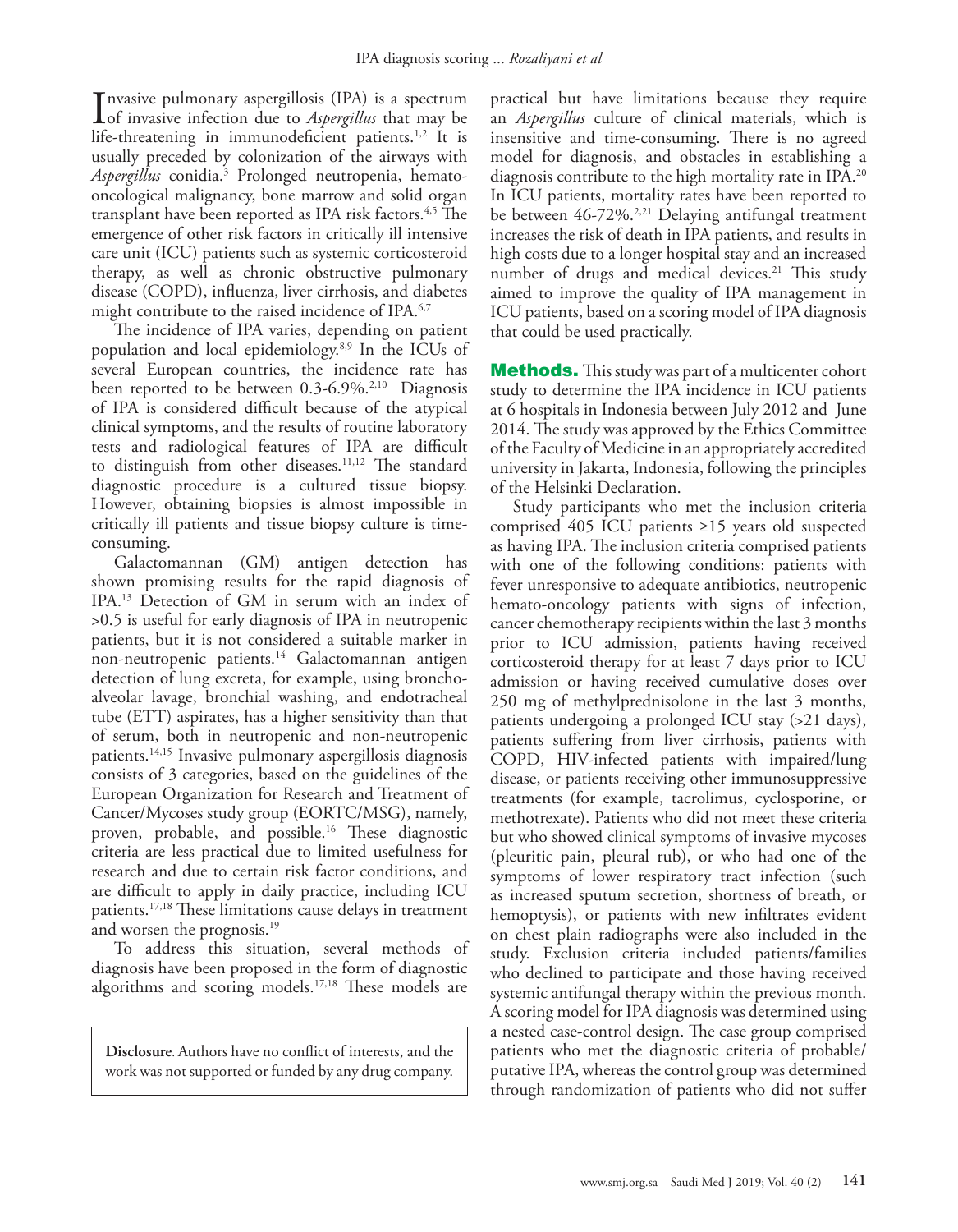from IPA. Phenotypic identifications and GM antigen detections of sera and lung excreta were undertaken in a medical department mycology laboratory in Indonesia. Molecular typing and identification were performed in a microbiology laboratory in the Netherlands.

A scoring model for IPA diagnosis was obtained using multivariate logistic regression analysis, Statistical Package for Social Sciences Version 19.0 (IBM Corp., Armonk, NY, USA). Variables with a *p*-value of <0.2 were included in the multivariate analysis, while variables with a *p*-value of >0.2 could still be included in the analysis if they were considered to affect the analysis or epidemiological data. Odds ratios (OR) and 95% confidence intervals (CI) were used to estimate the relative risk (RR). The scoring model was created by entering a value proportional to the OR and using adjusted logistic regression models.

**Results.** Of the eligible patients, 405 ICU patients completed the study and of these, 31 (7.7%) were diagnosed with IPA. Therefore, the case group comprised 31 patients, and the control group comprised 124 patients. The incidence rate of IPA in this study was slightly higher than in European countries as it included patients with established and non-established risk factors. The incidence rates for IPA in developing countries tend to be higher due to the massive and less selective use of antibiotics and corticosteroids, the higher rate of tuberculosis (TB) cases as the underlying disease in IPA, and the lack of data from autopsies.

There was no statistically significant difference between the case and control groups in terms of gender (*p*=0.871) and age (*p*=0.772 and *p*=0.812). Most of the patients in both groups were aged >60 years. Older patients are more at risk because of immunosenescence, dysregulation of immune function that renders elderly patients more susceptible to infections, autoimmune diseases, and malignancies.

Furthermore, a bivariate analysis was conducted and variables with a *p*<0.2 were included in the multivariate analysis. Certain variables that were considered to affect the prediction of IPA diagnosis were also included in the analysis, despite having a *p*>0.2, according to previous studies[.18](#page-5-17) Sixteen variables were included to build a scoring model to predict IPA (**Table 1**).

Multivariate analysis was conducted, and the backward method was applied to obtain the variables considered as high-risk factors for IPA, namely, the GM value of lung excreta, solid organ malignancies, pulmonary TB, and the use of systemic corticosteroids. The scoring model for IPA diagnosis was then conducted to facilitate a practical application. The scores were as follows: lung excreta GM: 2.301=2, pulmonary TB: 2.196=2, solid organ malignancy: 2.179-2, and systemic corticosteroid use score: 1. If the study participant had more than one variable determinant, then the score was calculated with a maximum total of 7 (**Table 2**).

The next step was to determine the discrimination value to predict IPA based on receiver operating characteristic (ROC) curve analysis. Further calculations were performed to determine the diagnostic value of various intersection points. Our analysis determined a diagnostic cut-off of 2 for IPA. This cut-off point showed high sensitivity (77.4%) and an acceptable specificity (48.4%). High sensitivity is useful to predict an early diagnosis of IPA and provides the basis for early antifungal administration. However, a score of 3 produced higher specificity (82.3%), but the sensitivity was lower (48.4%) and could cause diagnostic delay (**Figure 1**).

The prediction of a patient's probability to suffer from IPA was determined based on regression analysis of the various scores (**Table 3**). If a patient had a score of 2, the IPA probability was 20.6%. In that case, the antifungal administration should be considered since IPA mortality is remarkably high (**Appendix 1**).

The suitability of the scoring model with a diagnosis in the case group (patients with IPA) and the control group (patients who did not suffer from IPA) is shown

Table 1 - Variables included in the model analysis to predict IPA.

| Variables                                  | P-value           | <b>OR</b> | Min  | Max   |
|--------------------------------------------|-------------------|-----------|------|-------|
| GM of lung excreta (ROC <sub>2</sub> 1.88) | 0.042             | 2.27      | 1.02 | 5.05  |
| Pulmonary TB                               | 0.066             | 2.72      | 0.97 | 7.63  |
| Renal failure                              | 0.128             | 0.49      | 0.20 | 1.24  |
| Solid organ malignancies                   | 0.139             | 2.29      | 0.84 | 6.29  |
| Shortness of breath                        | 0.150             | 2.25      | 0.73 | 6.94  |
| Cough                                      | 0.168             | 1.79      | 0.78 | 4.10  |
| <b>CVD</b>                                 | 0.186             | 1.70      | 0.77 | 3.77  |
| Lung edema & infiltrates (seen on CXR)     | 0.199             | 2.55      | 0.58 | 11.30 |
| Leukocyte                                  | 0.248             | 1.00      | 1.00 | 1.00  |
| Fever                                      | 0.260             | 1.58      | 0.71 | 3.54  |
| Corticosteroid use                         | 0.263             | 1.63      | 0.69 | 3.87  |
| GM of serum                                | 0.410             | 0.72      | 0.32 | 1.59  |
| COPD                                       | 0.467             | 0.31      | 0.04 | 2.49  |
| Diabetes mellitus                          | 0.527             | 0.74      | 0.29 | 1.88  |
| Mechanical ventilation                     | 0.540             | 0.66      | 0.22 | 2.00  |
| Sepsis                                     | 0.628             | 1.22      | 0.55 | 2.67  |
| $TDA \tcdot \tcdot \tcdot 1$<br>$-11 - 1$  | $n \wedge \wedge$ |           |      |       |

IPA - invasive pulmonary aspergillosis, ROC - receiver operating characteristic, OR - odds ratio, TB - tuberculosis, CVD - cardiovascular disease, CXR - chest X-ray, GM - galactomannan, COPD - chronic obstructive pulmonary disease.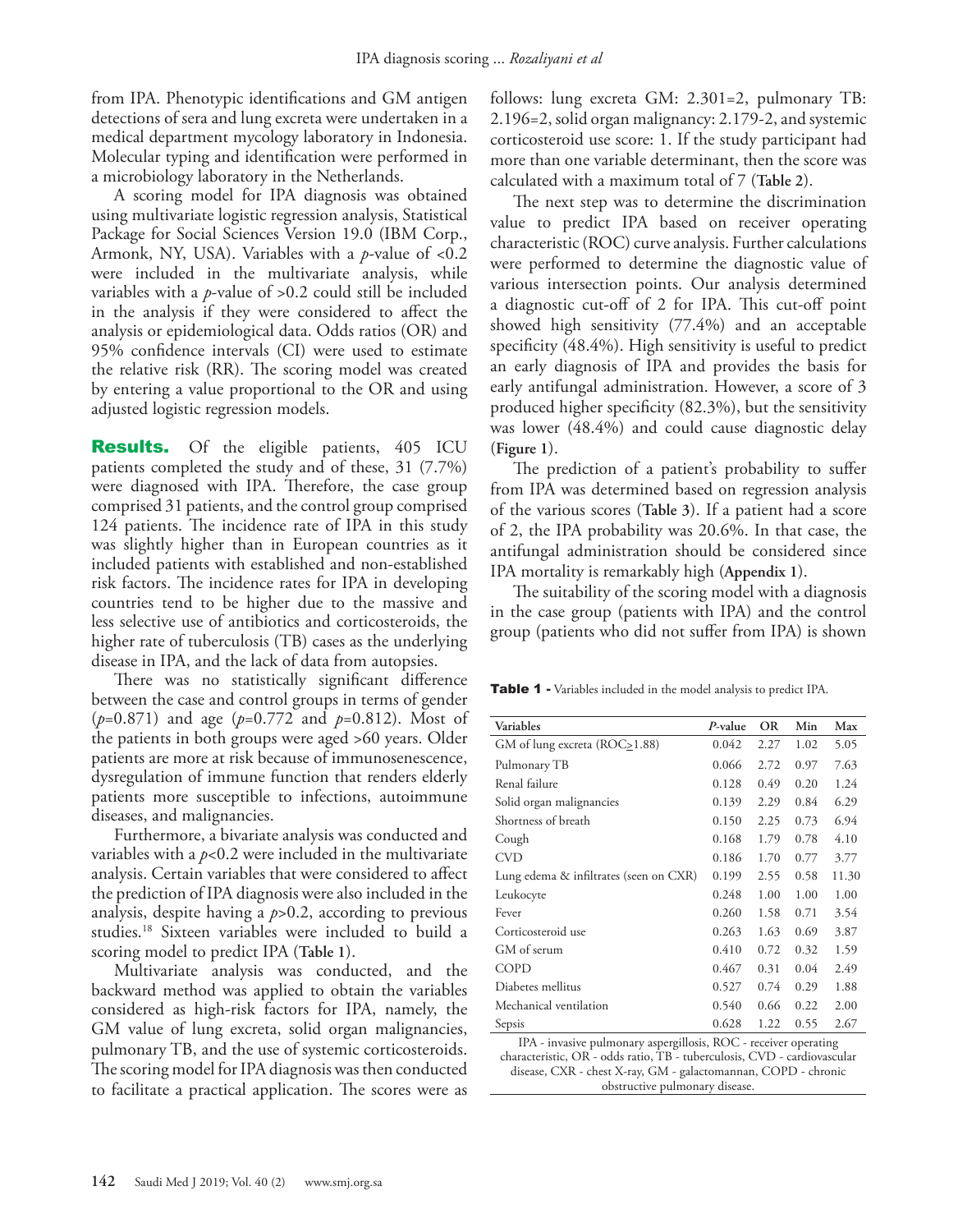Table 2 - Model conversion to a scoring model for the diagnosis of IPA.

| Variables          | В     | <b>SE</b> | Wald  | $P$ -value | OR   | B/SE    | (B/SE) | Score |
|--------------------|-------|-----------|-------|------------|------|---------|--------|-------|
|                    |       |           |       |            |      |         | 0.753  |       |
| GM of lung excreta | 0.733 | 0.423     | 2.995 | 0.084      | 2.08 | 1.73286 | 2.301  | 2     |
| Pulmonary TB       | 0.893 | 0.540     | 2.698 | 0.100      | 2.43 | 1.65370 | 2.196  | 2     |
| Organ malignancy   | 0.886 | 0.540     | 2.735 | 0.098      | 2.44 | 1.64074 | 2.179  | 2     |
| Corticosteroid use | 0.345 | 0.458     | 0.565 | 0.452      | 1.41 | 0.75327 | 1.000  |       |
| Total score        |       |           |       |            |      |         |        |       |

IPA - invasive pulmonary aspergillosis, B - coefficient variable, SE - standard error, OR - odds ratio, GM - galactomannan, TB - tuberculosis. The scoring calculation was based on a coefficient value of logistic regression analysis (B) divided by the standard error (SE) value of each variable. Subsequently, determination of the variable index was based on the variable with the lowest value (corticosteroid use: 0.753).



Figure 1 - Sensitivity and specificity curves. Sensitivity and specificity curves were used to determine the optimal cut-off value. There were 2 alternative points of intersection: a score of 2 (sensitivity 77.4%, specificity 48.4%) and a score of 3 (48.4% sensitivity, 82.3% specificity).

in **Table 4**. The case group comprised 31 patients. There were 24 patients with a total score of >2 included in the high-risk group and we recommended these patients to start appropriate antifungal therapy, 7 patients with a total score of <2 were classified into the low-risk group and antifungal therapy was not required. This was in accordance with the internal validation test results based on the area under the curve (AUC) value (AUC: 0.685, 95% CI: 0.571-0.789).

**Discussion.** The scoring model for IPA diagnosis in this study differs from that of previous studies as it does not include positive *Aspergillus* culture as a predictor variable.<sup>[16](#page-5-15),[18](#page-5-17)</sup> This is an advantage since cultures are time-consuming with low sensitivity. However, *Aspergillus* cultures should be pursued in laboratories with complete facilities to exclude the cross-reactivity of GM detection, increase the accuracy of IPA diagnosis and detect azole resistance.<sup>[22](#page-5-21),[23](#page-5-22)</sup>

Table 3 - Association of a possible patient score and IPA probability.

| Patient's score | IPA probability (%)                                                                                              |
|-----------------|------------------------------------------------------------------------------------------------------------------|
| 0               | 10.4                                                                                                             |
| 1               | 14.8                                                                                                             |
| $2^*$           | $20.6*$                                                                                                          |
| 3               | 28.0                                                                                                             |
| 4               | 36.8                                                                                                             |
| 5               | 46.6                                                                                                             |
| 6               | 56.6                                                                                                             |
| 7               | 66.1                                                                                                             |
|                 | IPA - invasive pulmonary aspergillosis.<br>*the cut-off value was a score of 2 and IPA probability<br>was 20.6%. |

Table 4 - The suitability of a diagnosis using the scoring model.

| Cases criteria (scoring model) Case group Control group                                                                                                      |                                    |      | Total |
|--------------------------------------------------------------------------------------------------------------------------------------------------------------|------------------------------------|------|-------|
| High-risk group $(2)$                                                                                                                                        | 24                                 | 64   | 88    |
| Low-risk group $(<2)$                                                                                                                                        |                                    | 60   | 67    |
| Total                                                                                                                                                        | 31                                 | 12.4 | 155   |
| Sensitivity and specificity values were determined using a counting step<br>were as follows: sensitivity= $(24/31) \times 100\% = 77.4\%$ , and specificity= | $(60/124) \times 100\% = 48.4\%$ . |      |       |

One limitation in this study was that serial GM testing could not be performed due to financial considerations. It is necessary to perform serial GM testing for re-assessment of risk factors because the disease course could be progressive.<sup>24</sup> In such circumstances, an unstable clinical situation might occur which could change the IPA score from low-risk  $(\leq 2)$  to high-risk  $(\geq 2)$ . Patients initially considered in the low-risk IPA group without specific clinical symptoms and radiological abnormalities were classified as having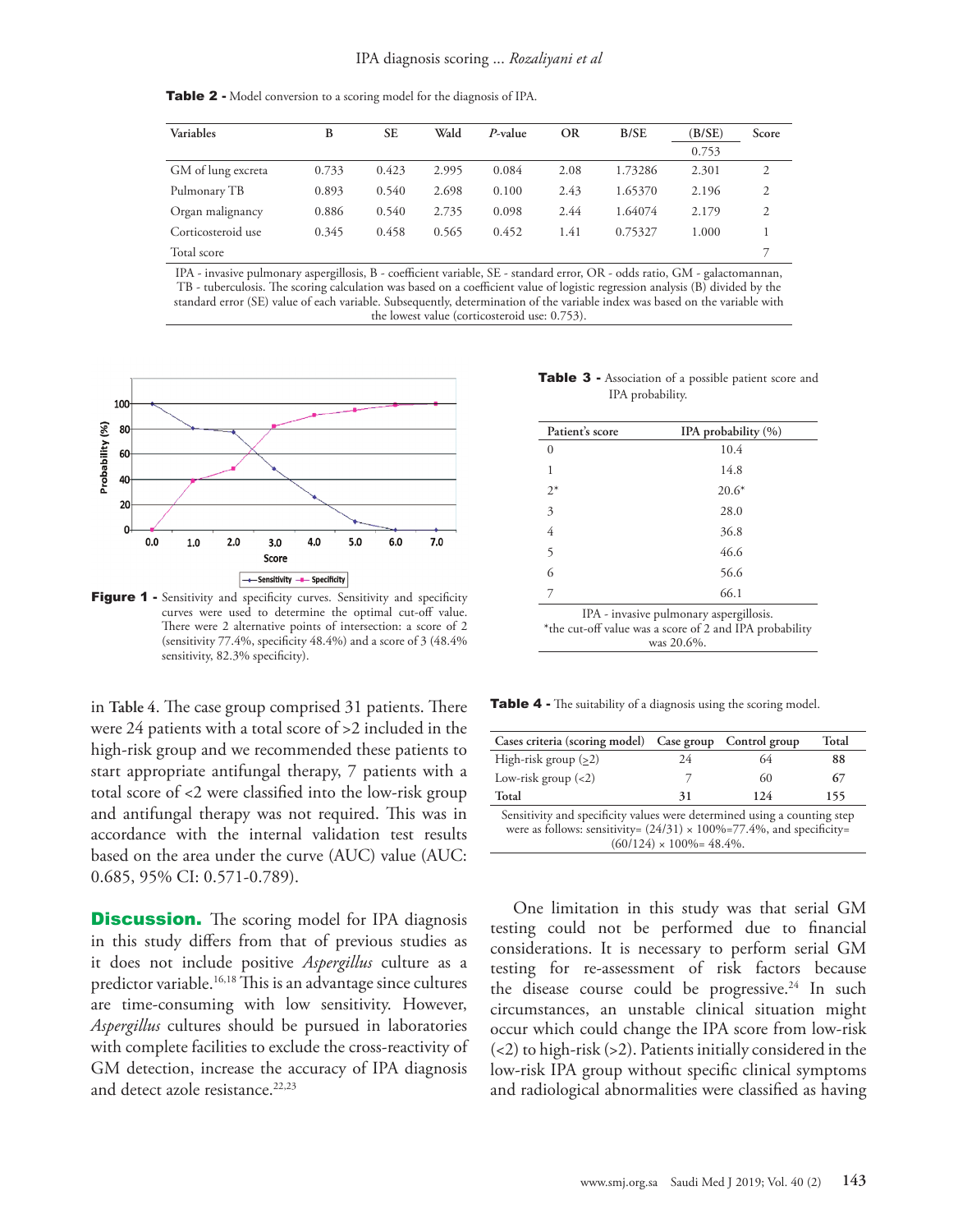'silent IPA' (an early disease course). With clinical deterioration, re-scoring could be performed to include repetition of the GM test and re-evaluation of other risk factors (systemic corticosteroid therapy, solid organ malignancy or pulmonary tuberculosis). If re-scoring showed that patients needed to be re-classified into a high-risk group, then patient management could be changed and antifungal therapy administered.

Galactomannan antigen detection can be performed for early detection of IPA as the results are much more quickly obtained than tissue culturing. Invasive pulmonary aspergillosis can be detected in blood from 5-8 days prior to the onset of clinical symptoms, and from 7-12 days prior to the appearance of computed tomography (CT) scan abnormalities. Galactomannan antigen detection in bronchial secretions is recommended as the preferred screening test for IPA in high-risk patients as it has an excellent negative predictive value. Sensitivity and specificity of GM detection vary due to many factors, such as age, underlying diseases, certain antimicrobial use and duration of antifungal therapy[.14](#page-5-13)[,25](#page-5-24) The serum GM index cut-off point used in this study was 0.51. The *p*-value of serum GM in the case group compared to the control was not significant (*p*=0.41) and the OR of 0.72 indicated that GM serum in this study was not an effective predictor of IPA. Lung excreta GM had a cut-off point of 1.88 and compared to the control group was significant (*p*=0.041), and the OR of 2.27 indicated that the value of lung excreta GM was a much better predictor of IPA compared to serum GM.

The existence of GM in lung excreta is related to *Aspergillus* invasion into the airways, while the presence of GM in serum is related to further penetration of *Aspergillus* hyphae through the endothelial cell wall.[26](#page-5-25) In non-neutropenic patients, *Aspergillus* does not always invade blood vessels, so the GM does not readily enter the bloodstream and neutrophils could have eliminated the GM. In non-neutropenic patients, serum GM was detected in lower concentration levels and was not reliable to predict IPA.<sup>[27](#page-5-26)</sup> However, in neutropenic patients, *Aspergillus* infection might cause angioinvasion, so that GM could be easily released into the bloodstream.[27](#page-5-26),[28](#page-5-27) In a neutropenic condition, GM is not properly eliminated from the bloodstream, so the serum GM is detected in higher concentrations and potentially predicts IPA in neutropenic patients; whereas, in non-neutropenic patients, serum GM is detected in lower concentrations or remains negative and is therefore, unlikely to predict IPA.<sup>27</sup> The GM concentration might reflect fungal burden; therefore, the examination of serial GM could be used to predict

the prognosis or monitoring of the treatment response. However, GM detection should be combined with other tests such as culture, a CT scan, or polymerase chain reaction (PCR) testing for an optimal benefit.<sup>29</sup> The accuracy of IPA diagnosis could prevent excessive use of antifungal drugs, health care costs could be decreased, and the emergence of resistant strains could be prevented.

The high-resolution CT (HRCT) scan of the chest actually provides a more specific radiology result and diagnostic value. However, due to limited facilities and financial issues in carrying out the HRCT, this study only use the chest X-ray instead of the CT scan. Some other study groups are also aware with the limited access to HRCT, especially in low-middle income country (LMIC), so that the use of chest X-ray is still acceptable for the diagnosis.<sup>17,30</sup>

This scoring model might be used to screen for IPA but should be accompanied with more definite reference tests undertaken in appropriate health facilities, including the standard culture-based method to isolate *Aspergillus* as well as non-culture-based PCR methods.31,32 To avoid excessive diagnosis that may lead to over-treatment due to the application of this scoring model, it is necessary to consider the pre-requisite conditions of inclusion criteria that must be met by each patient. The use of this scoring model in different hospitals or other patient groups, also needs the external validation to be performed.

With a more precise diagnosis, selective antifungal drugs could be given to prevent excessive health costs. If the initial scoring showed patients to be included in a high-risk category, systemic antifungal drugs should be given but when culture results show no growth of *Aspergillus* and clinical conditions improve then administration of antifungal drugs should be reconsidered through taking into account all clinical aspects. Clinical monitoring should be continued until the patient's condition is stable and improving. External validation of the scoring model of IPA diagnosis is necessary to determine its validity before it could be applied regularly. Studies regarding the susceptibility profile of *Aspergillus* derived from the environment also need to be performed to anticipate the emergence of resistant species that could complicate IPA management.

In conclusion, this scoring model for diagnosing IPA in the ICU was based on 4 variables with the highest potential risk factors, namely, the value of lung excreta GM (score 2), solid organ malignancy (score 2), pulmonary tuberculosis (score 2), and the use of systemic corticosteroids (score 1). Patients were regarded at high risk of developing IPA if they scored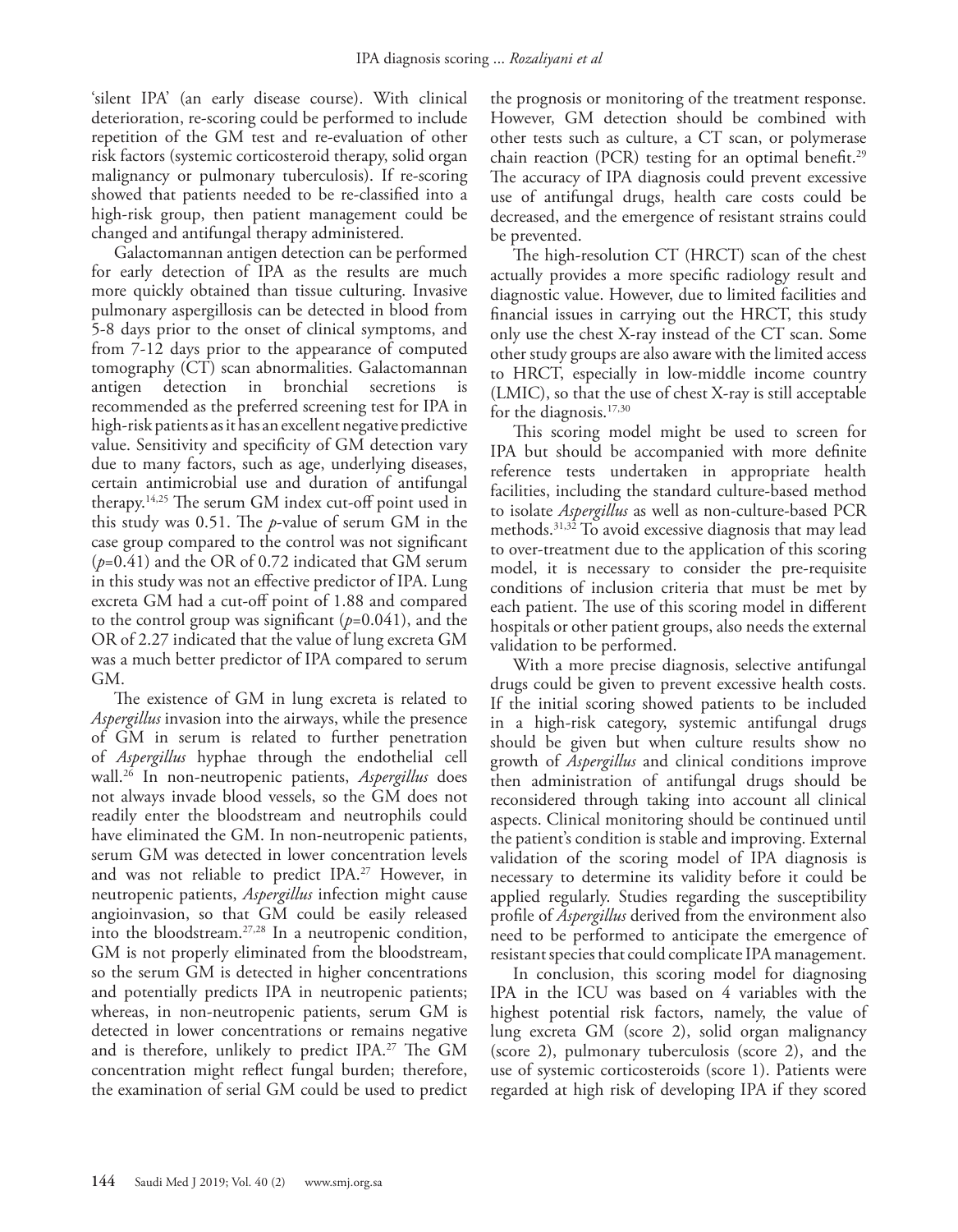>2, whereas a score <2 revealed a low risk of developing IPA. The application of this scoring model should be preceded with certain pre-requisites. External validation is necessary prior to this model being applied regularly.

Acknowledgment. *The authors gratefully acknowledge Ganda Sibabiat, Radja Nasution for patient recruitment in Jakarta, Indonesia. Mrs. Ridhawati Sjam, Mrs. Mulyati, R. Adawiyah and Findra Setianingrum for laboratory work in Jakarta, Indonesia. Mrs. Ilse C. Breuker for laboratory work in CWZ laboratory in Nijmegen, The Netherlands.*

## **References**

- <span id="page-5-0"></span> 1. [Denning DW. Invasive aspergillosis.](https://www.ncbi.nlm.nih.gov/pubmed/?term=Denning+DW.+Invasive+aspergillosis.+Clin+Infect+Dis+1998%3B26%3A781%E2%80%93805) *Clin Infect Dis* 1998; 26: [781-803; quiz 804-805.](https://www.ncbi.nlm.nih.gov/pubmed/?term=Denning+DW.+Invasive+aspergillosis.+Clin+Infect+Dis+1998%3B26%3A781%E2%80%93805)
- <span id="page-5-1"></span> 2. [Taccone FS, Van den Abeele AM, Bulpa P, Misset B, Meersseman](https://www.ncbi.nlm.nih.gov/pubmed/?term=Taccone+FS%2C+Van+den+Abeele+AM%2C+Bulpa+P%2C+Misset+B%2C+Meersseman+W%2C+Cardoso+T%2C+Paiva+JA%2C+Blasco-Navalpotro+M%2C+De+Laere+E%2C+Dimopoulos+G%2C+Rello+J%2C+Vogelaers+D%2C+Blot+SI%3B+AspICU+Study+Investigators.+Epidemiology+of+invasive+aspergillosis+in+critically+ill+patients%3A+clinical+presentation%2C+underlying+conditions%2C+and+outcomes)  [W, Cardoso T, et al. Epidemiology of invasive aspergillosis](https://www.ncbi.nlm.nih.gov/pubmed/?term=Taccone+FS%2C+Van+den+Abeele+AM%2C+Bulpa+P%2C+Misset+B%2C+Meersseman+W%2C+Cardoso+T%2C+Paiva+JA%2C+Blasco-Navalpotro+M%2C+De+Laere+E%2C+Dimopoulos+G%2C+Rello+J%2C+Vogelaers+D%2C+Blot+SI%3B+AspICU+Study+Investigators.+Epidemiology+of+invasive+aspergillosis+in+critically+ill+patients%3A+clinical+presentation%2C+underlying+conditions%2C+and+outcomes)  [in critically ill patients: clinical presentation, underlying](https://www.ncbi.nlm.nih.gov/pubmed/?term=Taccone+FS%2C+Van+den+Abeele+AM%2C+Bulpa+P%2C+Misset+B%2C+Meersseman+W%2C+Cardoso+T%2C+Paiva+JA%2C+Blasco-Navalpotro+M%2C+De+Laere+E%2C+Dimopoulos+G%2C+Rello+J%2C+Vogelaers+D%2C+Blot+SI%3B+AspICU+Study+Investigators.+Epidemiology+of+invasive+aspergillosis+in+critically+ill+patients%3A+clinical+presentation%2C+underlying+conditions%2C+and+outcomes)  [conditions, and outcomes.](https://www.ncbi.nlm.nih.gov/pubmed/?term=Taccone+FS%2C+Van+den+Abeele+AM%2C+Bulpa+P%2C+Misset+B%2C+Meersseman+W%2C+Cardoso+T%2C+Paiva+JA%2C+Blasco-Navalpotro+M%2C+De+Laere+E%2C+Dimopoulos+G%2C+Rello+J%2C+Vogelaers+D%2C+Blot+SI%3B+AspICU+Study+Investigators.+Epidemiology+of+invasive+aspergillosis+in+critically+ill+patients%3A+clinical+presentation%2C+underlying+conditions%2C+and+outcomes) *Crit Care* 2015; 19: 7.
- <span id="page-5-2"></span> 3. [Dagenais TR, Keller NP. Pathogenesis of Aspergillus fumigatus](https://www.ncbi.nlm.nih.gov/pubmed/19597008)  [in Invasive Aspergillosis.](https://www.ncbi.nlm.nih.gov/pubmed/19597008) *Clin Microbiol Rev* 2009; 22: 447-465.
- <span id="page-5-3"></span> 4. [Kosmidis C, Denning DW. The clinical spectrum of pulmonary](https://www.ncbi.nlm.nih.gov/pubmed/25354514)  aspergillosis. *Thorax* [2015; 70: 270-277.](https://www.ncbi.nlm.nih.gov/pubmed/25354514)
- <span id="page-5-4"></span> 5. [Vallabhaneni S, Benedict K, Derado G, Mody RK. Trends](https://www.ncbi.nlm.nih.gov/pubmed/?term=Vallabhaneni+S%2C+Benedict+K%2C+Derado+G%2C+Mody+RK.+Trends+in+hospitalizations+related+to+invasive+aspergillosis+and+mucormycosis+in+the+United+States%2C+2000%E2%80%932013)  [in hospitalizations related to invasive Aspergillosis and](https://www.ncbi.nlm.nih.gov/pubmed/?term=Vallabhaneni+S%2C+Benedict+K%2C+Derado+G%2C+Mody+RK.+Trends+in+hospitalizations+related+to+invasive+aspergillosis+and+mucormycosis+in+the+United+States%2C+2000%E2%80%932013)  [Mucormycosis in the United States, 2000-2013.](https://www.ncbi.nlm.nih.gov/pubmed/?term=Vallabhaneni+S%2C+Benedict+K%2C+Derado+G%2C+Mody+RK.+Trends+in+hospitalizations+related+to+invasive+aspergillosis+and+mucormycosis+in+the+United+States%2C+2000%E2%80%932013) *Open Forum Infect Dis* [2017; 4: ofw268.](https://www.ncbi.nlm.nih.gov/pubmed/?term=Vallabhaneni+S%2C+Benedict+K%2C+Derado+G%2C+Mody+RK.+Trends+in+hospitalizations+related+to+invasive+aspergillosis+and+mucormycosis+in+the+United+States%2C+2000%E2%80%932013)
- <span id="page-5-5"></span> 6. [Chen J, Yang Q, Huang J, Li L. Clinical findings in 19 cases of](https://doi.org/10.1186/2049-6958-9-1)  [invasive pulmonary aspergillosis with liver cirrhosis.](https://doi.org/10.1186/2049-6958-9-1) *Multidiscip Respir Med* [2014; 9: 1-5.](https://doi.org/10.1186/2049-6958-9-1)
- <span id="page-5-6"></span> 7. [van de Veerdonk FL, Kolwijck E, Lestrade PP, Hodiamont](https://www.ncbi.nlm.nih.gov/pubmed/28387526)  [CJ, Rijnders BJ, van Paassen J, et al. Influenza-Associated](https://www.ncbi.nlm.nih.gov/pubmed/28387526)  [Aspergillosis in critically ill patients.](https://www.ncbi.nlm.nih.gov/pubmed/28387526) *Am J Respir Crit Care Med* [2017. \[Epub ahead of print\]](https://www.ncbi.nlm.nih.gov/pubmed/28387526)
- <span id="page-5-7"></span> 8. [Schwarz C, Brandt C, Whitaker P, Sutharsan S, Skopnik H,](https://www.ncbi.nlm.nih.gov/pubmed/?term=Schwarz+C%2C+Brandt+C%2C+Whitaker+P%2C+Sutharsan+S%2C+Skopnik+H%2C+Gartner+S%2C+Smazny+C%2C+R%C3%B6hmel+JF.+Invasive+pulmonary+fungal+infections+in+cystic+fibrosis)  [Gartner S, et al. Invasive pulmonary fungal infections in cystic](https://www.ncbi.nlm.nih.gov/pubmed/?term=Schwarz+C%2C+Brandt+C%2C+Whitaker+P%2C+Sutharsan+S%2C+Skopnik+H%2C+Gartner+S%2C+Smazny+C%2C+R%C3%B6hmel+JF.+Invasive+pulmonary+fungal+infections+in+cystic+fibrosis)  fibrosis. *Mycopathologia* [2018; 183: 33-43.](https://www.ncbi.nlm.nih.gov/pubmed/?term=Schwarz+C%2C+Brandt+C%2C+Whitaker+P%2C+Sutharsan+S%2C+Skopnik+H%2C+Gartner+S%2C+Smazny+C%2C+R%C3%B6hmel+JF.+Invasive+pulmonary+fungal+infections+in+cystic+fibrosis)
- <span id="page-5-8"></span> 9. [Rotjanapan P, Chen YC, Chakrabarti A, Li RY, Rudramurthy](https://www.ncbi.nlm.nih.gov/pubmed/29040645)  [SM, Yu J, et al. Erratum: Epidemiology and clinical](https://www.ncbi.nlm.nih.gov/pubmed/29040645)  [characteristics of invasive mould infections: A multicenter,](https://www.ncbi.nlm.nih.gov/pubmed/29040645)  [retrospective analysis in five Asian countries.](https://www.ncbi.nlm.nih.gov/pubmed/29040645) *Med Mycol* 2018; [56: 387.](https://www.ncbi.nlm.nih.gov/pubmed/29040645)
- <span id="page-5-9"></span>10. [Dimopoulos G, Frantzeskaki F, Poulakou G, Armaganidis A.](https://www.ncbi.nlm.nih.gov/pubmed/?term=Dimopoulos+G%2C+Frantzeskaki+F%2C+Poulakou+G.+Invasive+aspergillosis+in+the+intensive+care+unit)  [Invasive aspergillosis in the intensive care unit.](https://www.ncbi.nlm.nih.gov/pubmed/?term=Dimopoulos+G%2C+Frantzeskaki+F%2C+Poulakou+G.+Invasive+aspergillosis+in+the+intensive+care+unit) *Ann N Y Acad Sci* [2012; 1272: 31-39.](https://www.ncbi.nlm.nih.gov/pubmed/?term=Dimopoulos+G%2C+Frantzeskaki+F%2C+Poulakou+G.+Invasive+aspergillosis+in+the+intensive+care+unit)
- <span id="page-5-10"></span>11. [Bassetti M, Bouza E. Invasive mould infections in the ICU](https://www.ncbi.nlm.nih.gov/pubmed/?term=Bassetti+M%2C+Bouza+E.+Invasive+mould+infections+in+the+ICU+setting%3A+complexities+and+solutions)  [setting: complexities and solutions.](https://www.ncbi.nlm.nih.gov/pubmed/?term=Bassetti+M%2C+Bouza+E.+Invasive+mould+infections+in+the+ICU+setting%3A+complexities+and+solutions) *J Antimicrob Chemother* [2017; 72: i39-i47.](https://www.ncbi.nlm.nih.gov/pubmed/?term=Bassetti+M%2C+Bouza+E.+Invasive+mould+infections+in+the+ICU+setting%3A+complexities+and+solutions)
- <span id="page-5-11"></span>12. [Bassetti M, Garnacho-Montero J, Calandra T, Kullberg B,](https://www.ncbi.nlm.nih.gov/pubmed/?term=Bassetti+M%2C+Garnacho-Montero+J%2C+Calandra+T%2C+Kullberg+B%2C+Dimopoulos+G%2C+Azoulay+E%2C+Chakrabarti+A%2C+Kett+D%2C+Leon+C%2C+Ostrosky-Zeichner+L%2C+Sanguinetti+M.+Intensive+care+medicine+research+agenda+on+invasive+fungal+infection+in+critically+ill+patients)  [Dimopoulos G, Azoulay E, et al. Intensive care medicine](https://www.ncbi.nlm.nih.gov/pubmed/?term=Bassetti+M%2C+Garnacho-Montero+J%2C+Calandra+T%2C+Kullberg+B%2C+Dimopoulos+G%2C+Azoulay+E%2C+Chakrabarti+A%2C+Kett+D%2C+Leon+C%2C+Ostrosky-Zeichner+L%2C+Sanguinetti+M.+Intensive+care+medicine+research+agenda+on+invasive+fungal+infection+in+critically+ill+patients)  [research agenda on invasive fungal infection in critically ill](https://www.ncbi.nlm.nih.gov/pubmed/?term=Bassetti+M%2C+Garnacho-Montero+J%2C+Calandra+T%2C+Kullberg+B%2C+Dimopoulos+G%2C+Azoulay+E%2C+Chakrabarti+A%2C+Kett+D%2C+Leon+C%2C+Ostrosky-Zeichner+L%2C+Sanguinetti+M.+Intensive+care+medicine+research+agenda+on+invasive+fungal+infection+in+critically+ill+patients)  patients. *Intensive Care Med* [2017; 43: 1225-1238.](https://www.ncbi.nlm.nih.gov/pubmed/?term=Bassetti+M%2C+Garnacho-Montero+J%2C+Calandra+T%2C+Kullberg+B%2C+Dimopoulos+G%2C+Azoulay+E%2C+Chakrabarti+A%2C+Kett+D%2C+Leon+C%2C+Ostrosky-Zeichner+L%2C+Sanguinetti+M.+Intensive+care+medicine+research+agenda+on+invasive+fungal+infection+in+critically+ill+patients)
- <span id="page-5-12"></span>13. [Leeflang MM, Debets-Ossenkopp YJ, Wang J, Visser CE,](https://www.ncbi.nlm.nih.gov/pubmed/?term=Leeflang+MM%2C+Debets%E2%80%90Ossenkopp+YJ%2C+Wang+J%2C+Visser+CE%2C+Scholten+RJ%2C+Hooft+L%2C+Bijlmer+HA%2C+Reitsma+JB%2C+Zhang+M%2C+Bossuyt+PM%2C+Vandenbroucke%E2%80%90Grauls+CM.+Galactomannan+detection+for+invasive+aspergillosis+in+immunocompromised+patients)  [Scholten RJ, Hooft L, et al. Galactomannan detection for](https://www.ncbi.nlm.nih.gov/pubmed/?term=Leeflang+MM%2C+Debets%E2%80%90Ossenkopp+YJ%2C+Wang+J%2C+Visser+CE%2C+Scholten+RJ%2C+Hooft+L%2C+Bijlmer+HA%2C+Reitsma+JB%2C+Zhang+M%2C+Bossuyt+PM%2C+Vandenbroucke%E2%80%90Grauls+CM.+Galactomannan+detection+for+invasive+aspergillosis+in+immunocompromised+patients)  [invasive aspergillosis in immunocompromised patients.](https://www.ncbi.nlm.nih.gov/pubmed/?term=Leeflang+MM%2C+Debets%E2%80%90Ossenkopp+YJ%2C+Wang+J%2C+Visser+CE%2C+Scholten+RJ%2C+Hooft+L%2C+Bijlmer+HA%2C+Reitsma+JB%2C+Zhang+M%2C+Bossuyt+PM%2C+Vandenbroucke%E2%80%90Grauls+CM.+Galactomannan+detection+for+invasive+aspergillosis+in+immunocompromised+patients)  *[Cochrane Database Syst Rev](https://www.ncbi.nlm.nih.gov/pubmed/?term=Leeflang+MM%2C+Debets%E2%80%90Ossenkopp+YJ%2C+Wang+J%2C+Visser+CE%2C+Scholten+RJ%2C+Hooft+L%2C+Bijlmer+HA%2C+Reitsma+JB%2C+Zhang+M%2C+Bossuyt+PM%2C+Vandenbroucke%E2%80%90Grauls+CM.+Galactomannan+detection+for+invasive+aspergillosis+in+immunocompromised+patients)* 2015: CD007394.
- <span id="page-5-13"></span>14. [Zhou W, Li H, Zhang Y, Huang M, He Q, Li P, et al.](https://www.ncbi.nlm.nih.gov/pubmed/?term=Diagnostic+value+of+galactomannan+antigen+test+in+serum+and+bronchoalveolar+lavage+fluid+samples+from+patients+with+nonneutropenic+invasive+pulmonary+aspergillosis)  [Diagnostic value of galactomannan antigen test in serum](https://www.ncbi.nlm.nih.gov/pubmed/?term=Diagnostic+value+of+galactomannan+antigen+test+in+serum+and+bronchoalveolar+lavage+fluid+samples+from+patients+with+nonneutropenic+invasive+pulmonary+aspergillosis)  [and bronchoalveolar lavage fluid samples from patients with](https://www.ncbi.nlm.nih.gov/pubmed/?term=Diagnostic+value+of+galactomannan+antigen+test+in+serum+and+bronchoalveolar+lavage+fluid+samples+from+patients+with+nonneutropenic+invasive+pulmonary+aspergillosis)  [nonneutropenic invasive pulmonary aspergillosis.](https://www.ncbi.nlm.nih.gov/pubmed/?term=Diagnostic+value+of+galactomannan+antigen+test+in+serum+and+bronchoalveolar+lavage+fluid+samples+from+patients+with+nonneutropenic+invasive+pulmonary+aspergillosis) *J Clin Microbiol* [2017; 55: 2153-2161.](https://www.ncbi.nlm.nih.gov/pubmed/?term=Diagnostic+value+of+galactomannan+antigen+test+in+serum+and+bronchoalveolar+lavage+fluid+samples+from+patients+with+nonneutropenic+invasive+pulmonary+aspergillosis)
- <span id="page-5-14"></span>15. [Schroeder M, Simon M, Katchanov J, Wijaya C, Rohde H,](https://www.ncbi.nlm.nih.gov/pubmed/?term=Schroeder+M%2C+Simon+M%2C+Katchanov+J%2C+Wijaya+C%2C+Rohde+H%2C+Christner+M%2C+Laqmani+A%2C+Wichmann+D%2C+Fuhrmann+V%2C+Kluge+S.+Does+galactomannan+testing+increase+diagnostic+accuracy+for+IPA+in+the+ICU%3F+A+prospective+observational+study)  [Christner M, et al. Does galactomannan testing increase](https://www.ncbi.nlm.nih.gov/pubmed/?term=Schroeder+M%2C+Simon+M%2C+Katchanov+J%2C+Wijaya+C%2C+Rohde+H%2C+Christner+M%2C+Laqmani+A%2C+Wichmann+D%2C+Fuhrmann+V%2C+Kluge+S.+Does+galactomannan+testing+increase+diagnostic+accuracy+for+IPA+in+the+ICU%3F+A+prospective+observational+study)  [diagnostic accuracy for IPA in the ICU? A prospective](https://www.ncbi.nlm.nih.gov/pubmed/?term=Schroeder+M%2C+Simon+M%2C+Katchanov+J%2C+Wijaya+C%2C+Rohde+H%2C+Christner+M%2C+Laqmani+A%2C+Wichmann+D%2C+Fuhrmann+V%2C+Kluge+S.+Does+galactomannan+testing+increase+diagnostic+accuracy+for+IPA+in+the+ICU%3F+A+prospective+observational+study)  [observational study.](https://www.ncbi.nlm.nih.gov/pubmed/?term=Schroeder+M%2C+Simon+M%2C+Katchanov+J%2C+Wijaya+C%2C+Rohde+H%2C+Christner+M%2C+Laqmani+A%2C+Wichmann+D%2C+Fuhrmann+V%2C+Kluge+S.+Does+galactomannan+testing+increase+diagnostic+accuracy+for+IPA+in+the+ICU%3F+A+prospective+observational+study) *Crit Care* 2016; 20: 139.
- <span id="page-5-15"></span>16. [De Pauw B, Walsh TJ, Donnelly JP, Stevens DA, Edwards JE,](https://www.ncbi.nlm.nih.gov/pubmed/?term=De+Pauw+B%2C+Walsh+TJ%2C+Donnelly+JP%2C+Stevens+DA%2C+Edwards+JE%2C+Calandra+T%2C+Pappas+PG%2C+Maertens+J%2C+Lortholary+O%2C+Kauffman+CA%2C+Denning+DW.+Revised+definitions+of+invasive+fungal+disease+from+the+European+Organization+for+Research+%26+Treatment+of+Cancer%2FInvasive+Fungal+Infections+Cooperative+Group+and+the+National+Institute+of+Allergy+and+Infectious+Diseases+Mycoses+(EORTC%2FMSG)+Consensus+Group)  [Calandra T, et al. Revised definitions of invasive fungal disease](https://www.ncbi.nlm.nih.gov/pubmed/?term=De+Pauw+B%2C+Walsh+TJ%2C+Donnelly+JP%2C+Stevens+DA%2C+Edwards+JE%2C+Calandra+T%2C+Pappas+PG%2C+Maertens+J%2C+Lortholary+O%2C+Kauffman+CA%2C+Denning+DW.+Revised+definitions+of+invasive+fungal+disease+from+the+European+Organization+for+Research+%26+Treatment+of+Cancer%2FInvasive+Fungal+Infections+Cooperative+Group+and+the+National+Institute+of+Allergy+and+Infectious+Diseases+Mycoses+(EORTC%2FMSG)+Consensus+Group)  [from the European Organization for Research and Treatment of](https://www.ncbi.nlm.nih.gov/pubmed/?term=De+Pauw+B%2C+Walsh+TJ%2C+Donnelly+JP%2C+Stevens+DA%2C+Edwards+JE%2C+Calandra+T%2C+Pappas+PG%2C+Maertens+J%2C+Lortholary+O%2C+Kauffman+CA%2C+Denning+DW.+Revised+definitions+of+invasive+fungal+disease+from+the+European+Organization+for+Research+%26+Treatment+of+Cancer%2FInvasive+Fungal+Infections+Cooperative+Group+and+the+National+Institute+of+Allergy+and+Infectious+Diseases+Mycoses+(EORTC%2FMSG)+Consensus+Group)  [Cancer/Invasive Fungal Infections Cooperative Group and the](https://www.ncbi.nlm.nih.gov/pubmed/?term=De+Pauw+B%2C+Walsh+TJ%2C+Donnelly+JP%2C+Stevens+DA%2C+Edwards+JE%2C+Calandra+T%2C+Pappas+PG%2C+Maertens+J%2C+Lortholary+O%2C+Kauffman+CA%2C+Denning+DW.+Revised+definitions+of+invasive+fungal+disease+from+the+European+Organization+for+Research+%26+Treatment+of+Cancer%2FInvasive+Fungal+Infections+Cooperative+Group+and+the+National+Institute+of+Allergy+and+Infectious+Diseases+Mycoses+(EORTC%2FMSG)+Consensus+Group)  [National Institute of Allergy and Infectious Diseases Mycoses](https://www.ncbi.nlm.nih.gov/pubmed/?term=De+Pauw+B%2C+Walsh+TJ%2C+Donnelly+JP%2C+Stevens+DA%2C+Edwards+JE%2C+Calandra+T%2C+Pappas+PG%2C+Maertens+J%2C+Lortholary+O%2C+Kauffman+CA%2C+Denning+DW.+Revised+definitions+of+invasive+fungal+disease+from+the+European+Organization+for+Research+%26+Treatment+of+Cancer%2FInvasive+Fungal+Infections+Cooperative+Group+and+the+National+Institute+of+Allergy+and+Infectious+Diseases+Mycoses+(EORTC%2FMSG)+Consensus+Group)  [Study Group \(EORTC/MSG\) Consensus Group.](https://www.ncbi.nlm.nih.gov/pubmed/?term=De+Pauw+B%2C+Walsh+TJ%2C+Donnelly+JP%2C+Stevens+DA%2C+Edwards+JE%2C+Calandra+T%2C+Pappas+PG%2C+Maertens+J%2C+Lortholary+O%2C+Kauffman+CA%2C+Denning+DW.+Revised+definitions+of+invasive+fungal+disease+from+the+European+Organization+for+Research+%26+Treatment+of+Cancer%2FInvasive+Fungal+Infections+Cooperative+Group+and+the+National+Institute+of+Allergy+and+Infectious+Diseases+Mycoses+(EORTC%2FMSG)+Consensus+Group) *Clin Infect Dis* [2008; 46: 1813-1821.](https://www.ncbi.nlm.nih.gov/pubmed/?term=De+Pauw+B%2C+Walsh+TJ%2C+Donnelly+JP%2C+Stevens+DA%2C+Edwards+JE%2C+Calandra+T%2C+Pappas+PG%2C+Maertens+J%2C+Lortholary+O%2C+Kauffman+CA%2C+Denning+DW.+Revised+definitions+of+invasive+fungal+disease+from+the+European+Organization+for+Research+%26+Treatment+of+Cancer%2FInvasive+Fungal+Infections+Cooperative+Group+and+the+National+Institute+of+Allergy+and+Infectious+Diseases+Mycoses+(EORTC%2FMSG)+Consensus+Group)
- <span id="page-5-16"></span>17. [Blot SI, Taccone FS, Van den Abeele AM, Bulpa P, Meersseman](https://www.ncbi.nlm.nih.gov/pubmed/?term=Blot+SI%2C+Taccone+FS%2C+Van+den+Abeele+AM%2C+Bulpa+P%2C+Meersseman+W%2C+Brusselaers+N%2C+Dimopoulos+G%2C+Paiva+JA%2C+Misset+B%2C+Rello+J%2C+Vandewoude+K.+A+clinical+algorithm+to+diagnose+invasive+pulmonary+aspergillosis+in+critically+ill+patients)  [W, Brusselaers N, et al. A clinical algorithm to diagnose invasive](https://www.ncbi.nlm.nih.gov/pubmed/?term=Blot+SI%2C+Taccone+FS%2C+Van+den+Abeele+AM%2C+Bulpa+P%2C+Meersseman+W%2C+Brusselaers+N%2C+Dimopoulos+G%2C+Paiva+JA%2C+Misset+B%2C+Rello+J%2C+Vandewoude+K.+A+clinical+algorithm+to+diagnose+invasive+pulmonary+aspergillosis+in+critically+ill+patients)  [pulmonary aspergillosis in critically ill patients.](https://www.ncbi.nlm.nih.gov/pubmed/?term=Blot+SI%2C+Taccone+FS%2C+Van+den+Abeele+AM%2C+Bulpa+P%2C+Meersseman+W%2C+Brusselaers+N%2C+Dimopoulos+G%2C+Paiva+JA%2C+Misset+B%2C+Rello+J%2C+Vandewoude+K.+A+clinical+algorithm+to+diagnose+invasive+pulmonary+aspergillosis+in+critically+ill+patients) *Am J Respir Crit Care Med* [2012; 186: 56-64.](https://www.ncbi.nlm.nih.gov/pubmed/?term=Blot+SI%2C+Taccone+FS%2C+Van+den+Abeele+AM%2C+Bulpa+P%2C+Meersseman+W%2C+Brusselaers+N%2C+Dimopoulos+G%2C+Paiva+JA%2C+Misset+B%2C+Rello+J%2C+Vandewoude+K.+A+clinical+algorithm+to+diagnose+invasive+pulmonary+aspergillosis+in+critically+ill+patients)
- <span id="page-5-17"></span>18. [Huang L, He H, Jin J, Zhan Q. Is Bulpa criteria suitable for](https://www.ncbi.nlm.nih.gov/pubmed/?term=Is+Bulpa+criteria+suitable+for+the+diagnosis+of+probable+invasive+pulmonary+aspergillosis+in+critically+ill+patients+with+chronic+obstructive+pulmonary+disease%3F+A+comparative+study+with+EORTC%2F+MSG+and+ICU+criteria)  [the diagnosis of probable invasive pulmonary Aspergillosis](https://www.ncbi.nlm.nih.gov/pubmed/?term=Is+Bulpa+criteria+suitable+for+the+diagnosis+of+probable+invasive+pulmonary+aspergillosis+in+critically+ill+patients+with+chronic+obstructive+pulmonary+disease%3F+A+comparative+study+with+EORTC%2F+MSG+and+ICU+criteria)  [in critically ill patients with chronic obstructive pulmonary](https://www.ncbi.nlm.nih.gov/pubmed/?term=Is+Bulpa+criteria+suitable+for+the+diagnosis+of+probable+invasive+pulmonary+aspergillosis+in+critically+ill+patients+with+chronic+obstructive+pulmonary+disease%3F+A+comparative+study+with+EORTC%2F+MSG+and+ICU+criteria)  [disease? A comparative study with EORTC/ MSG and ICU](https://www.ncbi.nlm.nih.gov/pubmed/?term=Is+Bulpa+criteria+suitable+for+the+diagnosis+of+probable+invasive+pulmonary+aspergillosis+in+critically+ill+patients+with+chronic+obstructive+pulmonary+disease%3F+A+comparative+study+with+EORTC%2F+MSG+and+ICU+criteria)  criteria. *[BMC Infect Dis](https://www.ncbi.nlm.nih.gov/pubmed/?term=Is+Bulpa+criteria+suitable+for+the+diagnosis+of+probable+invasive+pulmonary+aspergillosis+in+critically+ill+patients+with+chronic+obstructive+pulmonary+disease%3F+A+comparative+study+with+EORTC%2F+MSG+and+ICU+criteria)* 2017; 17: 209.
- <span id="page-5-18"></span>19. [Hope WW, Petraitis V, Petraitiene R, Aghamolla T, Bacher](https://www.ncbi.nlm.nih.gov/pubmed/?term=Hope+WW%2C+Petraitis+V%2C+Petraitiene+R%2C+Aghamolla+T%2C+Bacher+J%2C+Walsh+TJ.+The+initial+96+hours+of+invasive+pulmonary+aspergillosis%3A+histopathology%2C+comparative+kinetics+of+galactomannan+and+(1%E2%86%923)-%CE%B2-D-glucan%2C+and+consequences+of+delayed+antifungal+therapy)  [J, Walsh TJ. The initial 96 hours of invasive pulmonary](https://www.ncbi.nlm.nih.gov/pubmed/?term=Hope+WW%2C+Petraitis+V%2C+Petraitiene+R%2C+Aghamolla+T%2C+Bacher+J%2C+Walsh+TJ.+The+initial+96+hours+of+invasive+pulmonary+aspergillosis%3A+histopathology%2C+comparative+kinetics+of+galactomannan+and+(1%E2%86%923)-%CE%B2-D-glucan%2C+and+consequences+of+delayed+antifungal+therapy)  [aspergillosis: histopathology, comparative kinetics of](https://www.ncbi.nlm.nih.gov/pubmed/?term=Hope+WW%2C+Petraitis+V%2C+Petraitiene+R%2C+Aghamolla+T%2C+Bacher+J%2C+Walsh+TJ.+The+initial+96+hours+of+invasive+pulmonary+aspergillosis%3A+histopathology%2C+comparative+kinetics+of+galactomannan+and+(1%E2%86%923)-%CE%B2-D-glucan%2C+and+consequences+of+delayed+antifungal+therapy)  galactomannan and (1->3) β[-d-glucan and consequences of](https://www.ncbi.nlm.nih.gov/pubmed/?term=Hope+WW%2C+Petraitis+V%2C+Petraitiene+R%2C+Aghamolla+T%2C+Bacher+J%2C+Walsh+TJ.+The+initial+96+hours+of+invasive+pulmonary+aspergillosis%3A+histopathology%2C+comparative+kinetics+of+galactomannan+and+(1%E2%86%923)-%CE%B2-D-glucan%2C+and+consequences+of+delayed+antifungal+therapy)  delayed antifungal therapy. *[Antimicrob Agents Chemother](https://www.ncbi.nlm.nih.gov/pubmed/?term=Hope+WW%2C+Petraitis+V%2C+Petraitiene+R%2C+Aghamolla+T%2C+Bacher+J%2C+Walsh+TJ.+The+initial+96+hours+of+invasive+pulmonary+aspergillosis%3A+histopathology%2C+comparative+kinetics+of+galactomannan+and+(1%E2%86%923)-%CE%B2-D-glucan%2C+and+consequences+of+delayed+antifungal+therapy)* [2010; 54: 4879-4886.](https://www.ncbi.nlm.nih.gov/pubmed/?term=Hope+WW%2C+Petraitis+V%2C+Petraitiene+R%2C+Aghamolla+T%2C+Bacher+J%2C+Walsh+TJ.+The+initial+96+hours+of+invasive+pulmonary+aspergillosis%3A+histopathology%2C+comparative+kinetics+of+galactomannan+and+(1%E2%86%923)-%CE%B2-D-glucan%2C+and+consequences+of+delayed+antifungal+therapy)
- <span id="page-5-19"></span>20. [Chakrabarti A, Chatterjee SS, Das A, Shivaprakash MR.](https://www.ncbi.nlm.nih.gov/pubmed/?term=Chakrabarti+A%2C+Chatterjee+SS%2C+Das+A%2C+Shivaprakash+MR.+Invasive+aspergillosis+in+developing+countries)  [Invasive aspergillosis in developing countries.](https://www.ncbi.nlm.nih.gov/pubmed/?term=Chakrabarti+A%2C+Chatterjee+SS%2C+Das+A%2C+Shivaprakash+MR.+Invasive+aspergillosis+in+developing+countries) *Med Mycol* 2011; [49: S35-S47.](https://www.ncbi.nlm.nih.gov/pubmed/?term=Chakrabarti+A%2C+Chatterjee+SS%2C+Das+A%2C+Shivaprakash+MR.+Invasive+aspergillosis+in+developing+countries)
- <span id="page-5-20"></span>21. [Baddley JW, Stephens JM, Ji X, Gao X, Schlamm HT, Tarallo](https://www.ncbi.nlm.nih.gov/pubmed/?term=Baddley+JW%2C+Stephens+JM%2C+Ji+X%2C+Gao+X%2C+Schlamm+HT%2C+Tarallo+M.+Aspergillosis+in+intensive+care+unit+(ICU)+patients%3A+epidemiology+and+economic+outcomes)  [M. Aspergillosis in Intensive Care Unit \(ICU\) patients:](https://www.ncbi.nlm.nih.gov/pubmed/?term=Baddley+JW%2C+Stephens+JM%2C+Ji+X%2C+Gao+X%2C+Schlamm+HT%2C+Tarallo+M.+Aspergillosis+in+intensive+care+unit+(ICU)+patients%3A+epidemiology+and+economic+outcomes)  [epidemiology and economic outcomes.](https://www.ncbi.nlm.nih.gov/pubmed/?term=Baddley+JW%2C+Stephens+JM%2C+Ji+X%2C+Gao+X%2C+Schlamm+HT%2C+Tarallo+M.+Aspergillosis+in+intensive+care+unit+(ICU)+patients%3A+epidemiology+and+economic+outcomes) *BMC Infect Dis* 2013; [13: 29.](https://www.ncbi.nlm.nih.gov/pubmed/?term=Baddley+JW%2C+Stephens+JM%2C+Ji+X%2C+Gao+X%2C+Schlamm+HT%2C+Tarallo+M.+Aspergillosis+in+intensive+care+unit+(ICU)+patients%3A+epidemiology+and+economic+outcomes)
- <span id="page-5-21"></span>22. [Tortorano AM, Esposto MC, Prigitano A, Grancini A, Ossi](https://www.ncbi.nlm.nih.gov/pubmed/?term=Tortorano+AM%2C+Esposto+MC%2C+Prigitano+A%2C+Grancini+A%2C+Ossi+C%2C+Cavanna+C%2C+Cascio+GL.+Cross-reactivity+of+Fusarium+spp.+in+the+Aspergillus+galactomannan+enzyme-linked+immunosorbent+assay)  [C, Cavanna C, et al. Cross-reactivity of Fusarium spp. in the](https://www.ncbi.nlm.nih.gov/pubmed/?term=Tortorano+AM%2C+Esposto+MC%2C+Prigitano+A%2C+Grancini+A%2C+Ossi+C%2C+Cavanna+C%2C+Cascio+GL.+Cross-reactivity+of+Fusarium+spp.+in+the+Aspergillus+galactomannan+enzyme-linked+immunosorbent+assay)  [Aspergillus Galactomannan enzyme-linked immunosorbent](https://www.ncbi.nlm.nih.gov/pubmed/?term=Tortorano+AM%2C+Esposto+MC%2C+Prigitano+A%2C+Grancini+A%2C+Ossi+C%2C+Cavanna+C%2C+Cascio+GL.+Cross-reactivity+of+Fusarium+spp.+in+the+Aspergillus+galactomannan+enzyme-linked+immunosorbent+assay)  assay. *J Clin Microbiol* [2012; 50: 1051-1053.](https://www.ncbi.nlm.nih.gov/pubmed/?term=Tortorano+AM%2C+Esposto+MC%2C+Prigitano+A%2C+Grancini+A%2C+Ossi+C%2C+Cavanna+C%2C+Cascio+GL.+Cross-reactivity+of+Fusarium+spp.+in+the+Aspergillus+galactomannan+enzyme-linked+immunosorbent+assay)
- <span id="page-5-22"></span>23. [Verweij PE, Chowdhary A, Melchers WJ, Meis JF. Azole](https://www.ncbi.nlm.nih.gov/pubmed/?term=Azole+resistance+in+Aspergillus+fumigatus%3A+can+we+retain+the+clinical+use+of+mold-active+antifungal+azoles%3F)  [Resistance in Aspergillus fumigatus: Can We Retain the Clinical](https://www.ncbi.nlm.nih.gov/pubmed/?term=Azole+resistance+in+Aspergillus+fumigatus%3A+can+we+retain+the+clinical+use+of+mold-active+antifungal+azoles%3F)  [Use of Mold-Active Antifungal Azoles?](https://www.ncbi.nlm.nih.gov/pubmed/?term=Azole+resistance+in+Aspergillus+fumigatus%3A+can+we+retain+the+clinical+use+of+mold-active+antifungal+azoles%3F) *Clin Infect Dis* 2016; [62: 362-368.](https://www.ncbi.nlm.nih.gov/pubmed/?term=Azole+resistance+in+Aspergillus+fumigatus%3A+can+we+retain+the+clinical+use+of+mold-active+antifungal+azoles%3F)
- <span id="page-5-23"></span>24. [Okuturlar Y, Ozkalemkas F, Ener B, Serin SO, Kazak E, Ozcelik](https://www.ncbi.nlm.nih.gov/pubmed/?term=Serum+galactomannan+levels+in+the+diagnosis+of+invasive+aspergillosis)  [T, et al. Serum galactomannan levels in the diagnosis of invasive](https://www.ncbi.nlm.nih.gov/pubmed/?term=Serum+galactomannan+levels+in+the+diagnosis+of+invasive+aspergillosis)  aspergillosis. *[Korean J Intern Med](https://www.ncbi.nlm.nih.gov/pubmed/?term=Serum+galactomannan+levels+in+the+diagnosis+of+invasive+aspergillosis)* 2015; 30: 899-905.
- <span id="page-5-24"></span>25. [Racil Z, Kocmanova I, Toskova M, Buresova L, Weinbergerova](https://www.ncbi.nlm.nih.gov/pubmed/?term=Galactomannan+detection+in+bronchoalveolar+lavage+fluid+for+the+diagnosis+of+invasive+aspergillosis+in+patients+with+hematological+diseases-the+role+of+factors+affecting+assay+performance)  [B, Lengerova M, et al. Galactomannan detection in](https://www.ncbi.nlm.nih.gov/pubmed/?term=Galactomannan+detection+in+bronchoalveolar+lavage+fluid+for+the+diagnosis+of+invasive+aspergillosis+in+patients+with+hematological+diseases-the+role+of+factors+affecting+assay+performance)  [bronchoalveolar lavage fluid for the diagnosis of invasive](https://www.ncbi.nlm.nih.gov/pubmed/?term=Galactomannan+detection+in+bronchoalveolar+lavage+fluid+for+the+diagnosis+of+invasive+aspergillosis+in+patients+with+hematological+diseases-the+role+of+factors+affecting+assay+performance)  [aspergillosis in patients with hematological diseases-the role of](https://www.ncbi.nlm.nih.gov/pubmed/?term=Galactomannan+detection+in+bronchoalveolar+lavage+fluid+for+the+diagnosis+of+invasive+aspergillosis+in+patients+with+hematological+diseases-the+role+of+factors+affecting+assay+performance)  [factors affecting assay performance.](https://www.ncbi.nlm.nih.gov/pubmed/?term=Galactomannan+detection+in+bronchoalveolar+lavage+fluid+for+the+diagnosis+of+invasive+aspergillosis+in+patients+with+hematological+diseases-the+role+of+factors+affecting+assay+performance) *Int J Infect Dis* 2011; 15: [e874-e881.](https://www.ncbi.nlm.nih.gov/pubmed/?term=Galactomannan+detection+in+bronchoalveolar+lavage+fluid+for+the+diagnosis+of+invasive+aspergillosis+in+patients+with+hematological+diseases-the+role+of+factors+affecting+assay+performance)
- <span id="page-5-25"></span>26. [Hope WW, Kruhlak MJ, Lyman CA, Petraitiene R, Petraitis](https://www.ncbi.nlm.nih.gov/pubmed/?term=Pathogenesis+of+Aspergillus+fumigatus+and+the+kinetics+of+galactomannan+in+an+in+vitro+model+of+early+invasive+pulmonary+aspergillosis%3A+implications+for+antifungal+therapy)  [V, Francesconi A, et al. Pathogenesis of Aspergillus fumigatus](https://www.ncbi.nlm.nih.gov/pubmed/?term=Pathogenesis+of+Aspergillus+fumigatus+and+the+kinetics+of+galactomannan+in+an+in+vitro+model+of+early+invasive+pulmonary+aspergillosis%3A+implications+for+antifungal+therapy)  [and the kinetics of galactomannan in an in vitro model of early](https://www.ncbi.nlm.nih.gov/pubmed/?term=Pathogenesis+of+Aspergillus+fumigatus+and+the+kinetics+of+galactomannan+in+an+in+vitro+model+of+early+invasive+pulmonary+aspergillosis%3A+implications+for+antifungal+therapy)  [invasive pulmonary aspergillosis: implications for antifungal](https://www.ncbi.nlm.nih.gov/pubmed/?term=Pathogenesis+of+Aspergillus+fumigatus+and+the+kinetics+of+galactomannan+in+an+in+vitro+model+of+early+invasive+pulmonary+aspergillosis%3A+implications+for+antifungal+therapy)  therapy. *J Infect Dis* [2007; 195: 455-466.](https://www.ncbi.nlm.nih.gov/pubmed/?term=Pathogenesis+of+Aspergillus+fumigatus+and+the+kinetics+of+galactomannan+in+an+in+vitro+model+of+early+invasive+pulmonary+aspergillosis%3A+implications+for+antifungal+therapy)
- <span id="page-5-26"></span>27. [Cordonnier C, Botterel F, Ben Amor R, Pautas C, Maury S,](https://www.ncbi.nlm.nih.gov/pubmed/?term=Cordonnier+C%2C+Botterel+F%2C+Ben+Amor+R%2C+Pautas+C%2C+Maury+S%2C+Kuentz+M%2C+Hicheri+Y%2C+Bastuji%E2%80%90Garin+S%2C+Bretagne+S.+Correlation+between+galactomannan+antigen+levels+in+serum+and+neutrophil+counts+in+haematological+patients+with+invasive+aspergillosis)  [Kuentz M, et al. Correlation between galactomannan antigen](https://www.ncbi.nlm.nih.gov/pubmed/?term=Cordonnier+C%2C+Botterel+F%2C+Ben+Amor+R%2C+Pautas+C%2C+Maury+S%2C+Kuentz+M%2C+Hicheri+Y%2C+Bastuji%E2%80%90Garin+S%2C+Bretagne+S.+Correlation+between+galactomannan+antigen+levels+in+serum+and+neutrophil+counts+in+haematological+patients+with+invasive+aspergillosis)  [levels in serum and neutrophil counts in haematological](https://www.ncbi.nlm.nih.gov/pubmed/?term=Cordonnier+C%2C+Botterel+F%2C+Ben+Amor+R%2C+Pautas+C%2C+Maury+S%2C+Kuentz+M%2C+Hicheri+Y%2C+Bastuji%E2%80%90Garin+S%2C+Bretagne+S.+Correlation+between+galactomannan+antigen+levels+in+serum+and+neutrophil+counts+in+haematological+patients+with+invasive+aspergillosis)  [patients with invasive aspergillosis.](https://www.ncbi.nlm.nih.gov/pubmed/?term=Cordonnier+C%2C+Botterel+F%2C+Ben+Amor+R%2C+Pautas+C%2C+Maury+S%2C+Kuentz+M%2C+Hicheri+Y%2C+Bastuji%E2%80%90Garin+S%2C+Bretagne+S.+Correlation+between+galactomannan+antigen+levels+in+serum+and+neutrophil+counts+in+haematological+patients+with+invasive+aspergillosis) *Clin Microbiol Infect* 2009; [15: 81-86.](https://www.ncbi.nlm.nih.gov/pubmed/?term=Cordonnier+C%2C+Botterel+F%2C+Ben+Amor+R%2C+Pautas+C%2C+Maury+S%2C+Kuentz+M%2C+Hicheri+Y%2C+Bastuji%E2%80%90Garin+S%2C+Bretagne+S.+Correlation+between+galactomannan+antigen+levels+in+serum+and+neutrophil+counts+in+haematological+patients+with+invasive+aspergillosis)
- <span id="page-5-27"></span>28. [Maertens J, Verhaegen J, Lagrou K, Van Eldere J, Boogaerts](https://www.ncbi.nlm.nih.gov/pubmed/?term=Maertens+J%2C+Verhaegen+J%2C+Lagrou+K%2C+Van+Eldere+J%2C+Boogaerts+M.+Screening+for+circulating+galactomannan+as+a+noninvasive+diagnostic+tool+for+invasive+aspergillosis+in+prolonged+neutropenic+patients+and+stem+cell+transplantation+recipients%3A+a+prospective+validation)  [M. Screening for circulating galactomannan as a noninvasive](https://www.ncbi.nlm.nih.gov/pubmed/?term=Maertens+J%2C+Verhaegen+J%2C+Lagrou+K%2C+Van+Eldere+J%2C+Boogaerts+M.+Screening+for+circulating+galactomannan+as+a+noninvasive+diagnostic+tool+for+invasive+aspergillosis+in+prolonged+neutropenic+patients+and+stem+cell+transplantation+recipients%3A+a+prospective+validation)  [diagnostic tool for invasive aspergillosis in prolonged](https://www.ncbi.nlm.nih.gov/pubmed/?term=Maertens+J%2C+Verhaegen+J%2C+Lagrou+K%2C+Van+Eldere+J%2C+Boogaerts+M.+Screening+for+circulating+galactomannan+as+a+noninvasive+diagnostic+tool+for+invasive+aspergillosis+in+prolonged+neutropenic+patients+and+stem+cell+transplantation+recipients%3A+a+prospective+validation)  [neutropenic patients and stem cell transplantation recipients: a](https://www.ncbi.nlm.nih.gov/pubmed/?term=Maertens+J%2C+Verhaegen+J%2C+Lagrou+K%2C+Van+Eldere+J%2C+Boogaerts+M.+Screening+for+circulating+galactomannan+as+a+noninvasive+diagnostic+tool+for+invasive+aspergillosis+in+prolonged+neutropenic+patients+and+stem+cell+transplantation+recipients%3A+a+prospective+validation)  [prospective validation.](https://www.ncbi.nlm.nih.gov/pubmed/?term=Maertens+J%2C+Verhaegen+J%2C+Lagrou+K%2C+Van+Eldere+J%2C+Boogaerts+M.+Screening+for+circulating+galactomannan+as+a+noninvasive+diagnostic+tool+for+invasive+aspergillosis+in+prolonged+neutropenic+patients+and+stem+cell+transplantation+recipients%3A+a+prospective+validation) *Blood* 2001; 97: 1604-1610.